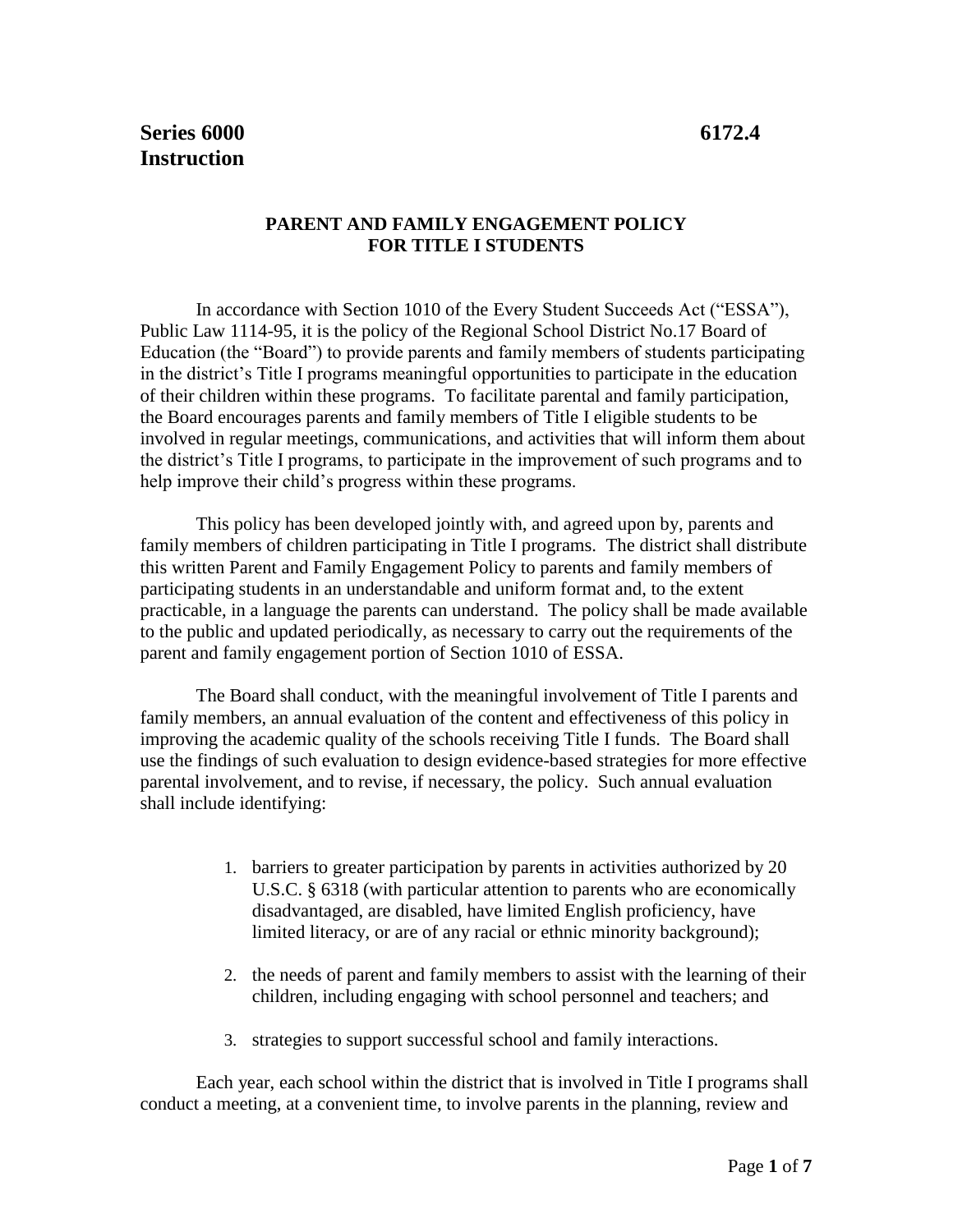improvement of programs funded by Title I. All parents of participating children must be invited and encouraged to attend. At this meeting, parents shall be given a description and explanation of the Title I programs, the curriculum in use at the school, the forms of academic assessment used to measure student progress, the achievement levels of the challenging State academic standards, and information regarding the importance of parental involvement and their right to be involved.

In addition to the required annual meeting, and if requested by parents, schools within the district that are involved in Title I programs shall offer opportunities for regular meetings at flexible times of the day in order to allow parents to formulate suggestions for the Board's Title I programs and their application to their child(ren)'s programs; and to participate, as appropriate, in decisions related to the education of their children. Parents will be given opportunities to participate in the joint development of the district's Title I plan, as required by Section 1006 of ESSA, and in the process of any school review and improvement in accordance with the State's plan, as required by Section 1111 of ESSA. At any time, if a parent is dissatisfied with a school's Title I program, he/she shall have the opportunity to submit comments for review at the district level.

The Board will provide the coordination, technical assistance and other support necessary to assist and build capacity of Title I schools in planning and implementing effective parent and family involvement activities to improve student academic achievement and school performance. Parental and family engagement in Title I programs shall be coordinated and integrated with parental and family engagement strategies, to the extent feasible, under other federal, state, local and district programs.

In order to build the schools' and parents' capacity for strong parental involvement, the Board shall:

- 1. provide assistance to parents of students participating in Title I programs in understanding topics such as the challenging state academic standards, state and local academic assessments, the requirements under Title I, and how to monitor their child's progress and work with educators to improve the achievement of their children;
- 2. provide materials and training to help parents to work with their children, such as literacy training and using technology (including education about the harms of copyright piracy);
- 3. educate teachers, specialized instructional support personnel, staff and administrators, with the assistance of parents, about how to better communicate and work with parents;
- 4. to the extent feasible and appropriate, coordinate and integrate parent involvement programs and activities with other federal, state and local programs, including public preschool programs, conduct other activities that encourage and support parent participation;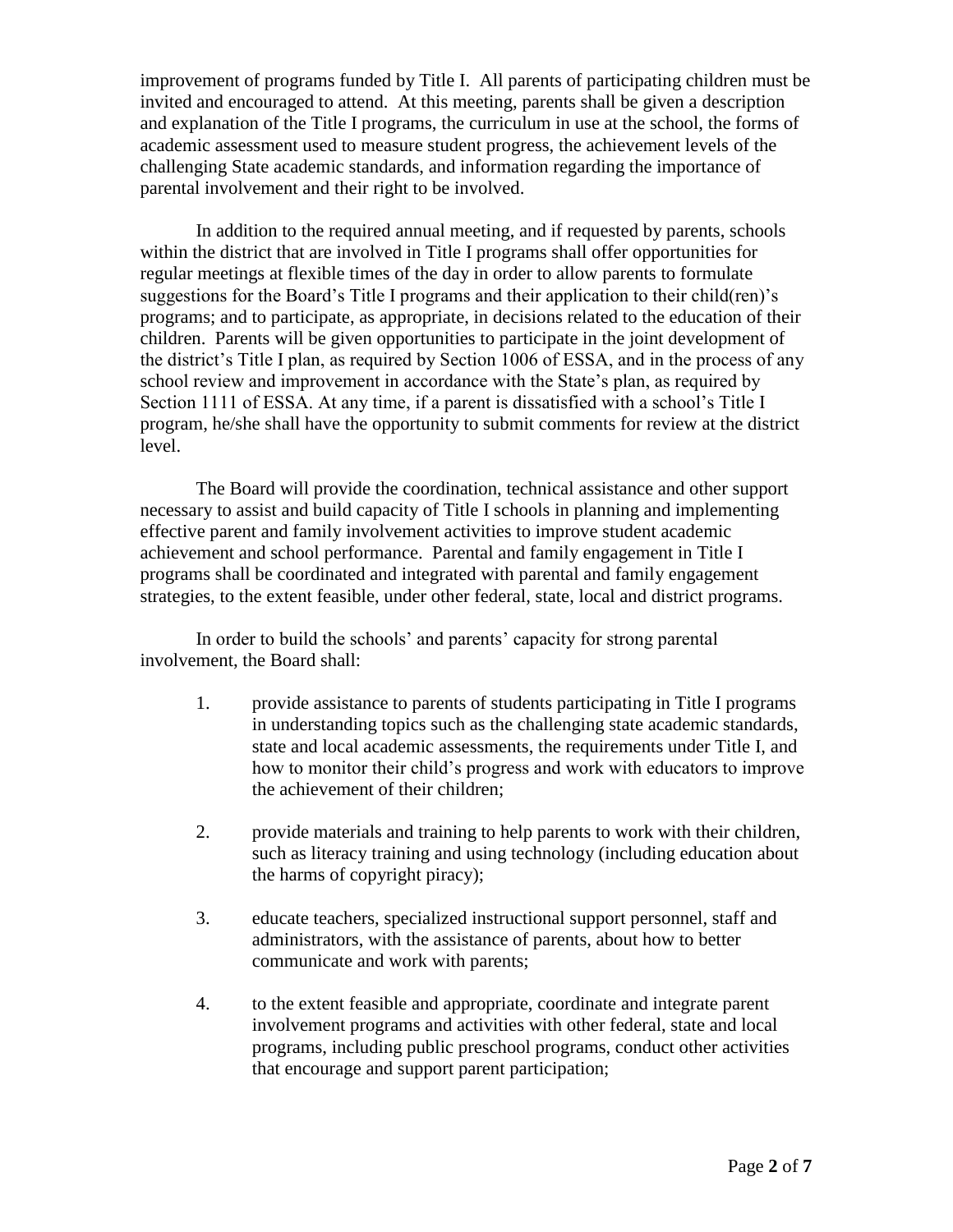- 5. ensure that information related to school and parent programs, meetings and other activities is sent to participating parents in a format and, to the extent practicable, in a language the parents can understand;
- 6. provide such other reasonable support for parental involvement activities as parents may request; and
- 7. inform parents and parental organizations of the existence and purpose of parent resource centers within the State.

### **School-Parent Compact**

This policy further requires that each school involved in Title I programs shall jointly develop with parents of participating children a school-parent compact that outlines how parents, staff, and students will share the responsibility for improved student academic achievement and the means by which the school and parents will build and develop a partnership to help children achieve the State's high standards. The schoolparent compact shall:

- 1. describe the school's responsibility to provide high-quality curriculum and instruction in a supportive and effective learning environment that enables Title I students to meet the challenging State academic standards;
- 2. indicate the ways in which each parent will be responsible for supporting their child's learning, volunteering in their child's classroom, and participating, as appropriate, in decisions related their child's education and positive use of extracurricular time;
- 3. address the importance of ongoing teacher-parent communication through parent-teacher conferences, frequent reports to parents, reasonable access to school staff, and opportunities to volunteer, participate in, and observe their child's classroom activities; and
- 4. ensure regular, two-way, meaningful communication between family members and school staff, and, to the extent practicable, in a language that family members can understand.

The Board authorizes the Superintendent, or his/her designee, to develop a school-parent compact and other procedures such as those relating to meetings, parent communication and parental involvement activities, as he/she deems necessary in order to ensure compliance with this policy.

The Superintendent is required to include information about parental involvement and actions taken to improve parental involvement in the strategic school profile he or she submits annually to the Board and Commissioner of Education. Such actions to improve parental involvement may include methods to engage parents in the planning and improvement of school programs and to increase support to parents working at home with their children on learning activities.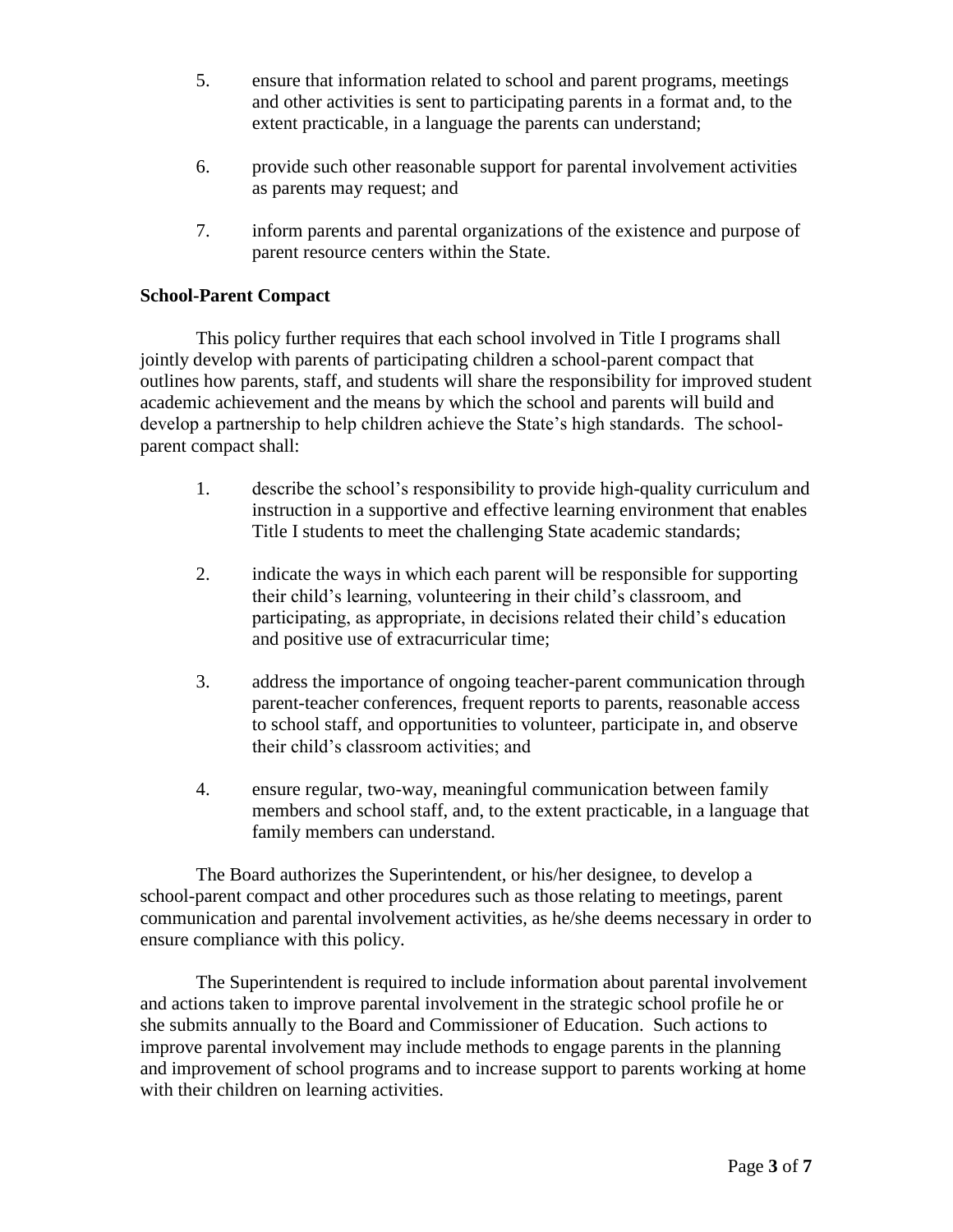Legal References:

Connecticut General Statutes: § 10-220(c). Duties of Boards of Education

Federal Law:

20 U.S.C. § 6318. Parent and family engagement 20 U.S.C. § 7801. Definitions

APPROVED: January 2000<br>REVISED: January 2003 January 2003 12.21.21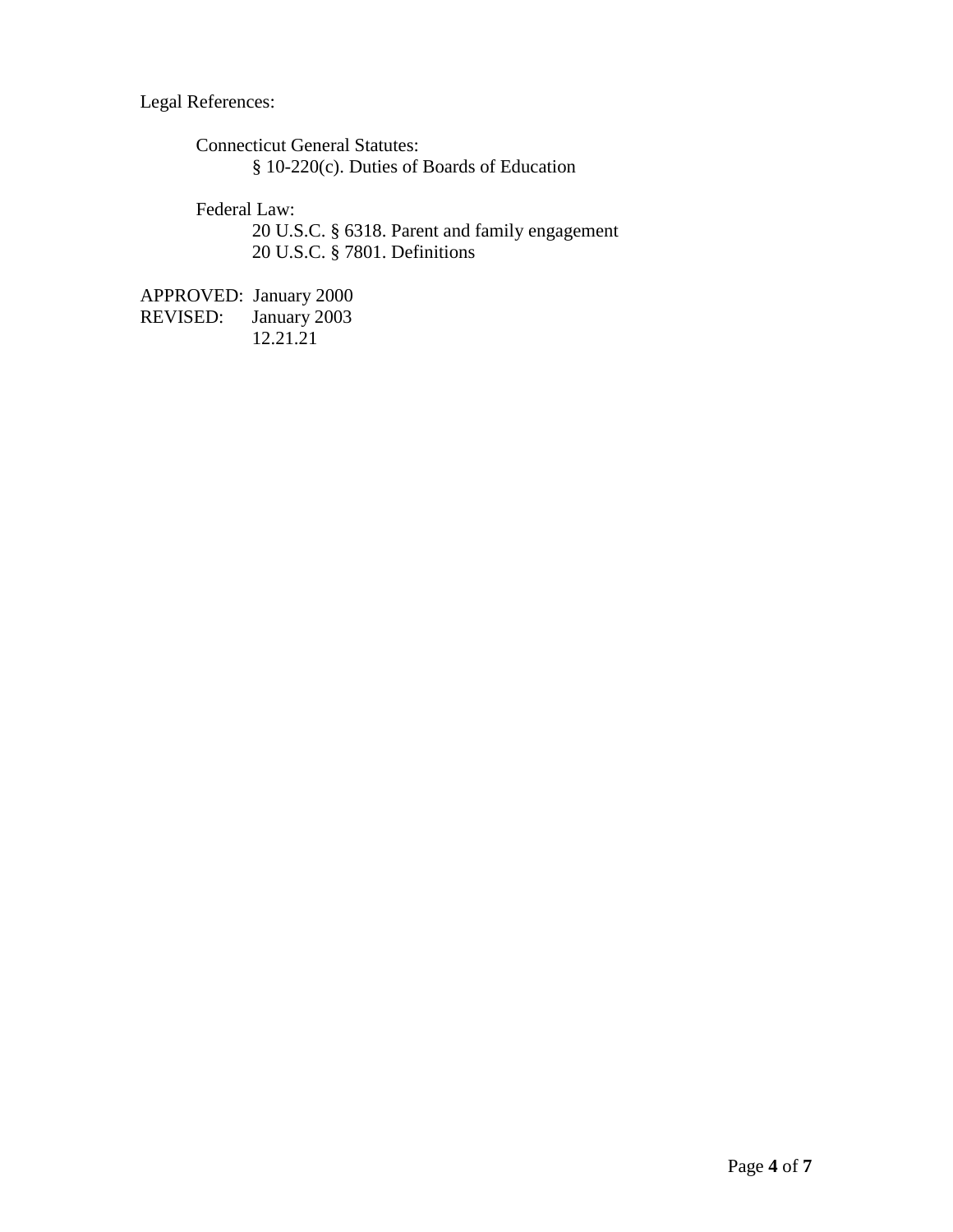# **SAMPLE LETTER FOR PARENTS**

[Insert School Letterhead]

[Parents Name] [Parents Address]

[Date]

#### **Re: Meeting for Parents of Students Participating in Title I Programs**

#### Dear **[insert parent name]**:

Each year, **[insert name of school]** must conduct a meeting to involve parents of students participating in programs conducted under Title I of the Every Student Succeeds Act of 2015 in the planning, review and improvement of programs funded by Title I. This year, the meeting will be held on **[insert date, time]** at **[insert location of meeting]**.

At this meeting, parents will be provided with a description and explanation of the Title I programs available in the district, the curriculum in use at the school, the forms of academic assessment used, the challenging State academic standards, and information regarding the importance of parental involvement. We welcome this opportunity to speak with parents of participating students and to inform you of the important work being done within our school. All parents of students participating in Title I programs are encouraged to attend and participate in the discussion.

For your convenience and information, enclosed with this letter is a copy of the **[insert town]** Board of Education's Parent and Family Engagement Policy for Title I Students. We look forward to seeing you on **[insert date and time]**.

Sincerely,

#### **[insert name of building principal]**

Enclosure

Cc: **[insert name of Superintendent]**, Superintendent of Schools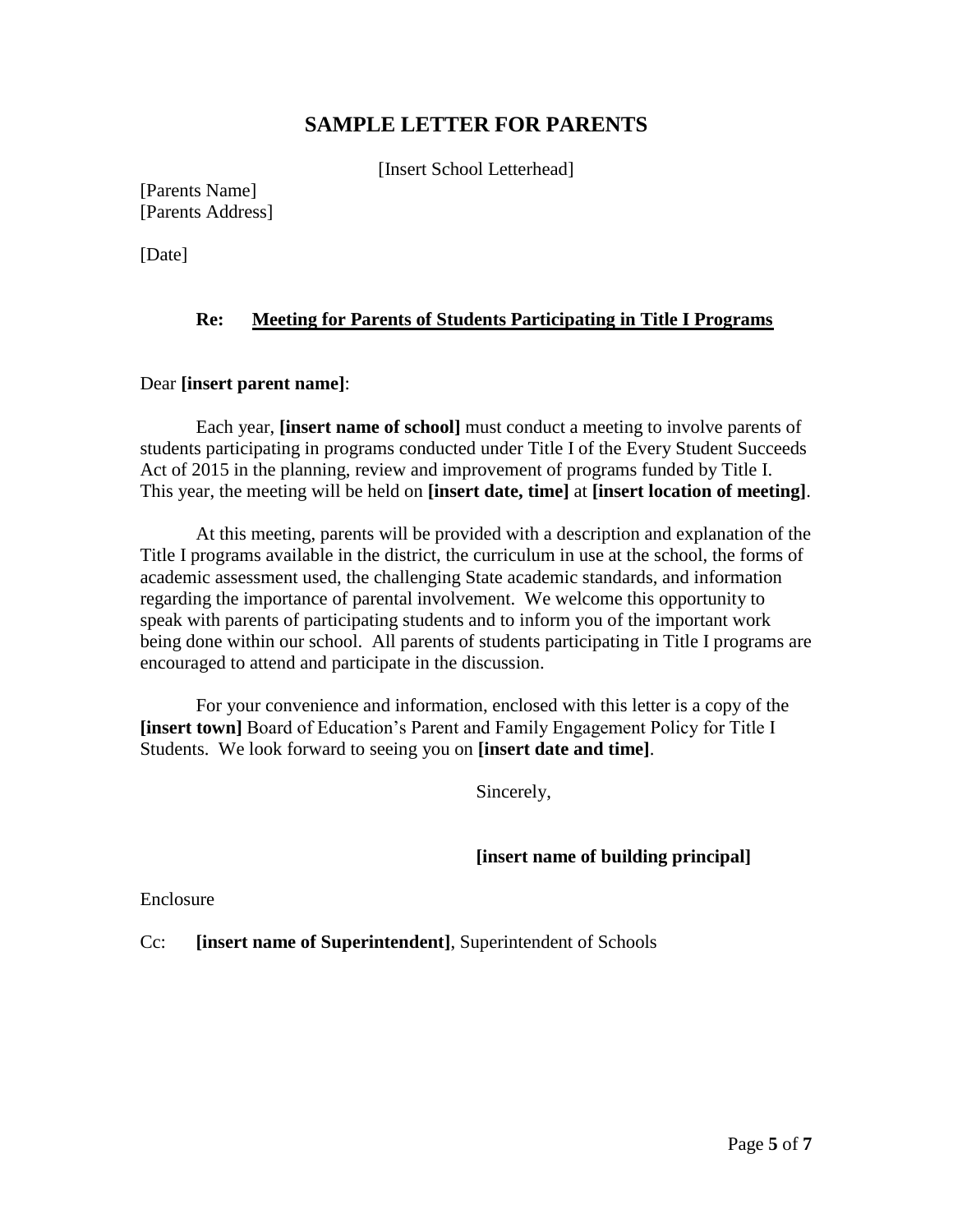## **SAMPLE**

**[Note: This compact must be developed jointly with parents of students participating in Title I programs. Districts must work jointly with parents to develop more specific strategies to foster a strong alliance among parents, teachers and students in order to improve academic achievement.]**

# **Parent-School Compact**

Parents, students and staff involved in Title I programs within the [ ] School District agree to share responsibility for improving student academic achievement. In furtherance of this agreement, these parties agree to the following:

The [ ] school [ or school district] shall be responsible for:

- *providing high-quality curriculum and instruction in a supportive and effective learning environment that enables students in the [name of school] Title I program to meet the challenging state academic standards;*
- *communicating with parents regarding their child's progress and providing timely information about Title I programs and assessment tools;*
- *encouraging ongoing communication between teachers and parents;*
- *educating staff about the importance of parental involvement;*
- *providing, at minimum, annual parent-teacher conferences during which the school-parent compact will be discussed as it related to the individual child's achievement;*
- *providing frequent reports to parents on their child's progress;*
- *providing reasonable access to school staff;*
- *providing opportunities for parents to volunteer, participate in and observe their child's classroom activities; and*
- *ensuring regular, two-way, meaningful communication between family members and school staff, and, to the extent practicable, in a language that family members can understand.*

Teachers participating in Title I programs shall be responsible for:

- *communicating with parents on an ongoing basis;*
- *participating in parent-teacher conferences, at least annually, during which the school-parent compact will be discussed as it relates to the individual child's achievement;*
- *providing frequent reports to parents on their child's progress; and*
- *providing opportunities for parents to volunteer, participate and observe their child's classroom activities*.